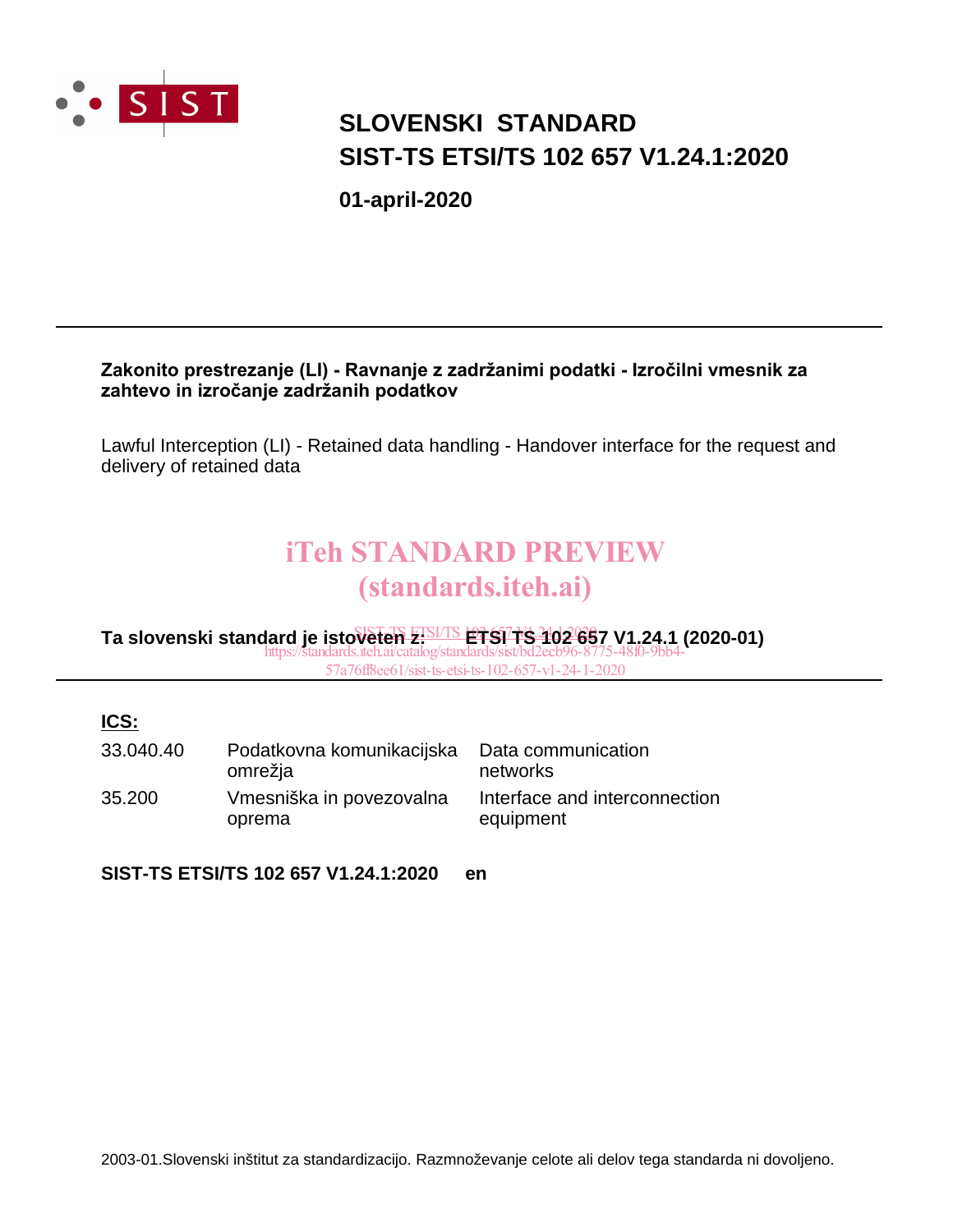# iTeh STANDARD PREVIEW (standards.iteh.ai)

SIST-TS ETSI/TS 102 657 V1.24.1:2020 https://standards.iteh.ai/catalog/standards/sist/bd2ecb96-8775-48f0-9bb4- 57a76ff8ee61/sist-ts-etsi-ts-102-657-v1-24-1-2020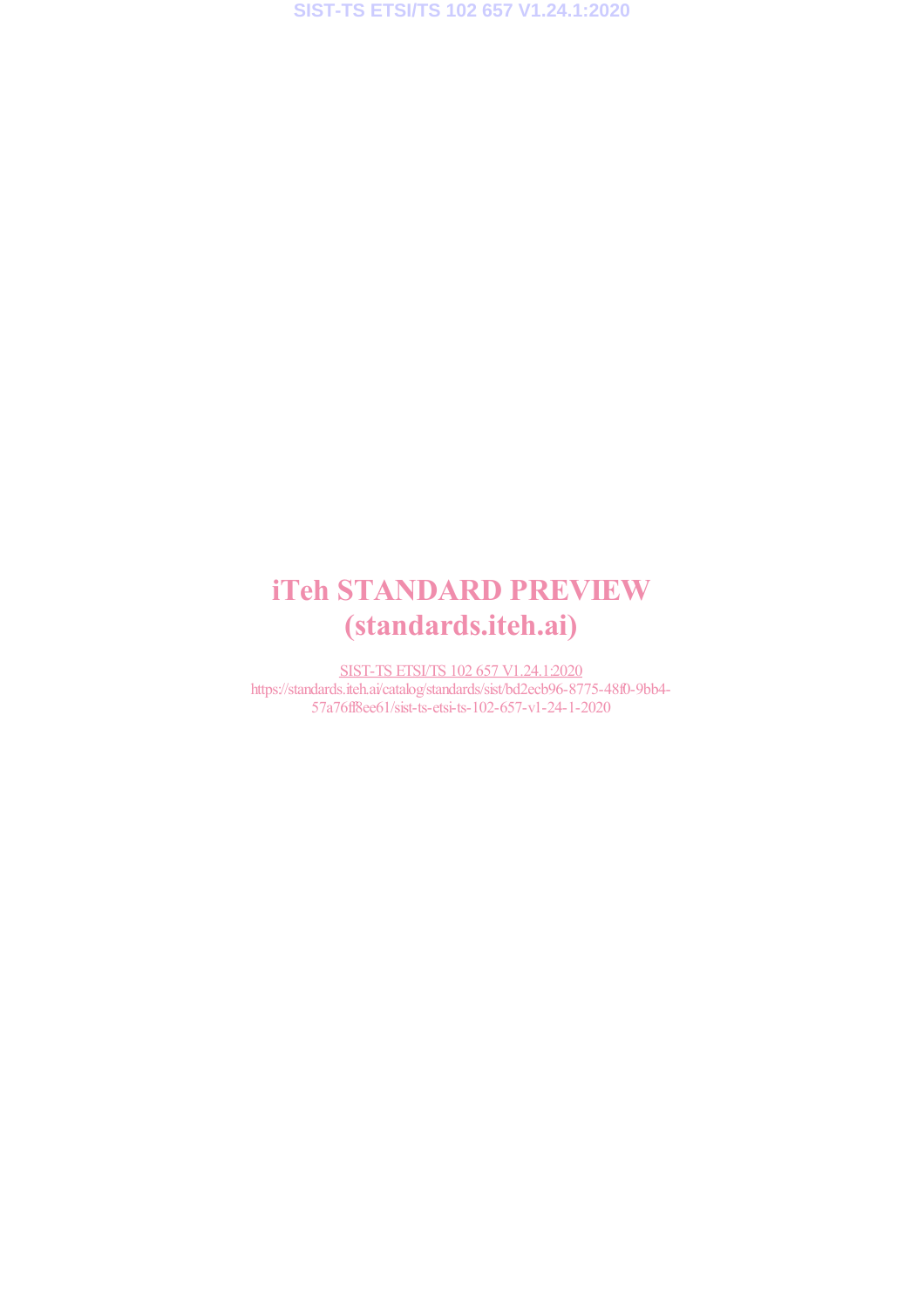#### **SIST-TS ETSI/TS 102 657 V1.24.1:2020**

# ETSI TS 102 657 V1.24.1 (2020-01)



# **Lawful Interception (LI);** iTe**k Stained data handling**; W Handover interface for the request and de<u>livery of retained d</u>ata

https://standards.iteh.ai/catalog/standards/sist/bd2ecb96-8775-48f0-9bb4- 57a76ff8ee61/sist-ts-etsi-ts-102-657-v1-24-1-2020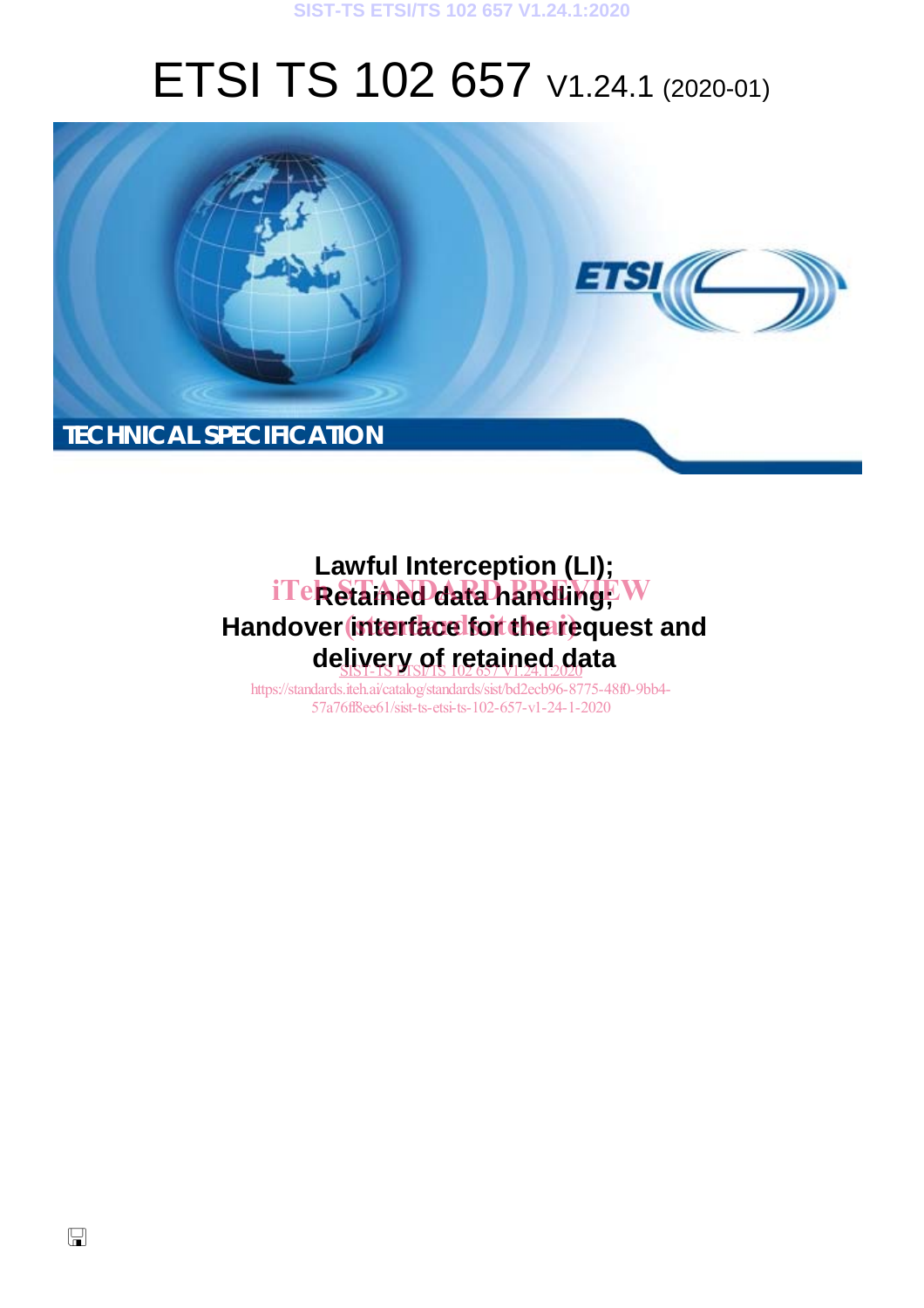Reference RTS/LI-00181

Keywords

handover, retention

#### *ETSI*

650 Route des Lucioles F-06921 Sophia Antipolis Cedex - FRANCE

Tel.: +33 4 92 94 42 00 Fax: +33 4 93 65 47 16

Siret N° 348 623 562 00017 - NAF 742 C Association à but non lucratif enregistrée à la iTeh S<sup>Sous-Préfecture</sup> de Grasse (06) N° 7803/88 / IEW

### (standards.iteh.ai)

*Important notice*  SIST-TS ETSI/TS 102 657 V1.24.1:2020

https://standards.iteh.ai/catalog/standards/sist/bd2ecb96-8775-48f0-9bb4-<br>The present document can be downloaded from: http://www.etsi.org/standards-search de present document can be downloaded hours<br>57a76ff8ee61/sist-ts-etsi-ts-102-02-258-256-1-2020

The present document may be made available in electronic versions and/or in print. The content of any electronic and/or print versions of the present document shall not be modified without the prior written authorization of ETSI. In case of any existing or perceived difference in contents between such versions and/or in print, the prevailing version of an ETSI deliverable is the one made publicly available in PDF format at www.etsi.org/deliver.

Users of the present document should be aware that the document may be subject to revision or change of status. Information on the current status of this and other ETSI documents is available at https://portal.etsi.org/TB/ETSIDeliverableStatus.aspx

If you find errors in the present document, please send your comment to one of the following services: https://portal.etsi.org/People/CommiteeSupportStaff.aspx

#### *Copyright Notification*

No part may be reproduced or utilized in any form or by any means, electronic or mechanical, including photocopying and microfilm except as authorized by written permission of ETSI. The content of the PDF version shall not be modified without the written authorization of ETSI. The copyright and the foregoing restriction extend to reproduction in all media.

> © ETSI 2020. All rights reserved.

**DECT™**, **PLUGTESTS™**, **UMTS™** and the ETSI logo are trademarks of ETSI registered for the benefit of its Members. **3GPP™** and **LTE™** are trademarks of ETSI registered for the benefit of its Members and of the 3GPP Organizational Partners. **oneM2M™** logo is a trademark of ETSI registered for the benefit of its Members and of the oneM2M Partners. **GSM®** and the GSM logo are trademarks registered and owned by the GSM Association.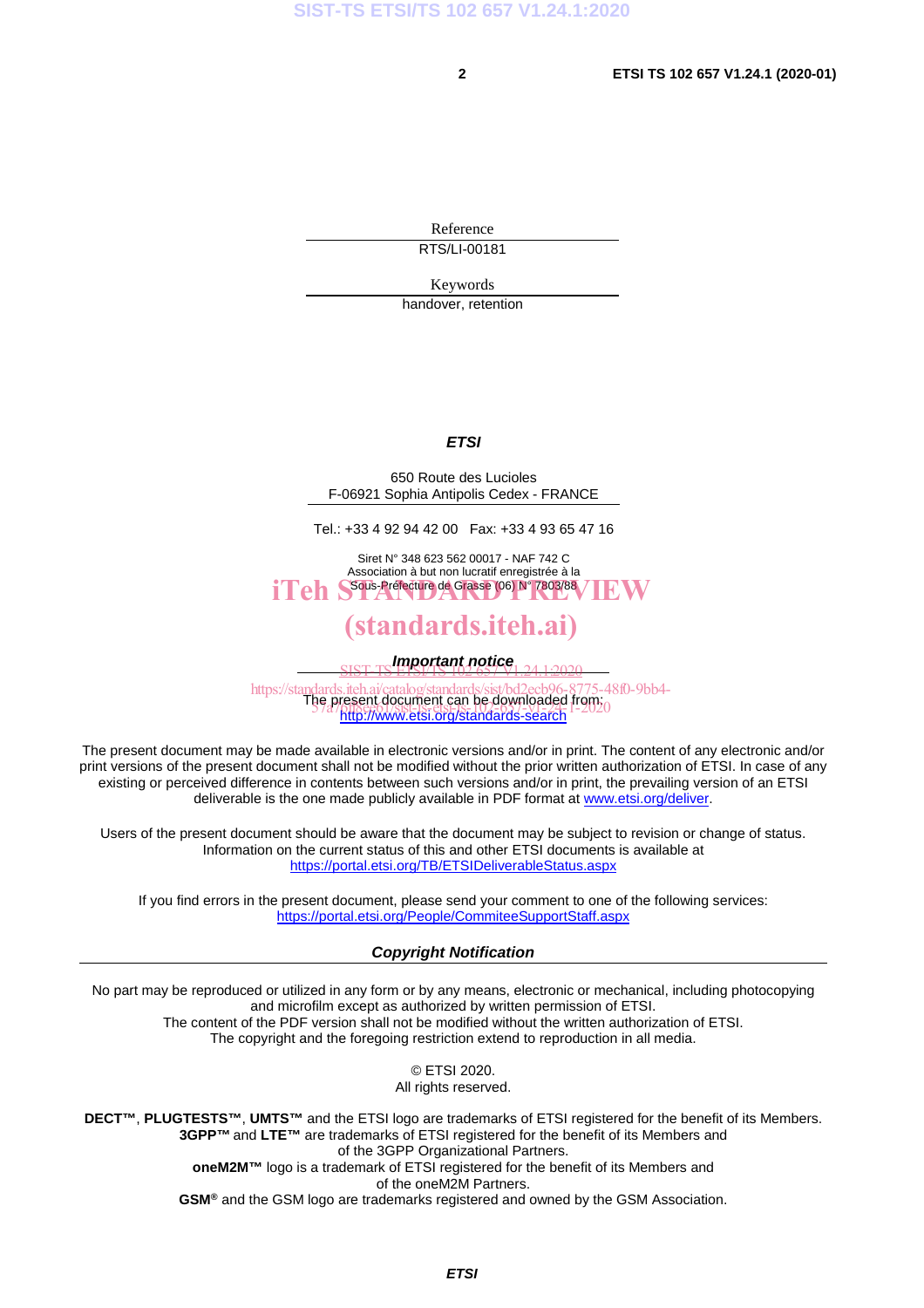$\mathbf{3}$ 

# Contents

| 1            |  |  |
|--------------|--|--|
| 2            |  |  |
| 2.1          |  |  |
| 2.2          |  |  |
|              |  |  |
| 3            |  |  |
| 3.1          |  |  |
| 3.2          |  |  |
| 3.3          |  |  |
| 4            |  |  |
| 4.1          |  |  |
| 4.2          |  |  |
| 4.3          |  |  |
| 4.4          |  |  |
| 4.5          |  |  |
| 5            |  |  |
| 5.1          |  |  |
| 5.1.1        |  |  |
| 5.1.2        |  |  |
| 5.1.3        |  |  |
| 5.1.4        |  |  |
| 5.1.5        |  |  |
| 5.1.5.1      |  |  |
| 5.1.5.2      |  |  |
| 5.1.5.3      |  |  |
| 5.1.5.4      |  |  |
| 5.1.6        |  |  |
| 5.1.7        |  |  |
| 5.1.8        |  |  |
| 5.1.9        |  |  |
| 5.2          |  |  |
| 5.2.1        |  |  |
| 5.2.2        |  |  |
| 5.2.3<br>5.3 |  |  |
| 5.3.1        |  |  |
| 5.3.2        |  |  |
| 5.3.3        |  |  |
| 5.4          |  |  |
| 5.5          |  |  |
| 6            |  |  |
| 6.1          |  |  |
| 6.1.1        |  |  |
| 6.1.2        |  |  |
| 6.1.3        |  |  |
| 6.1.3.1      |  |  |
| 6.1.3.2      |  |  |
| 6.1.4        |  |  |
| 6.1.5        |  |  |
| 6.1.6        |  |  |
| 6.2          |  |  |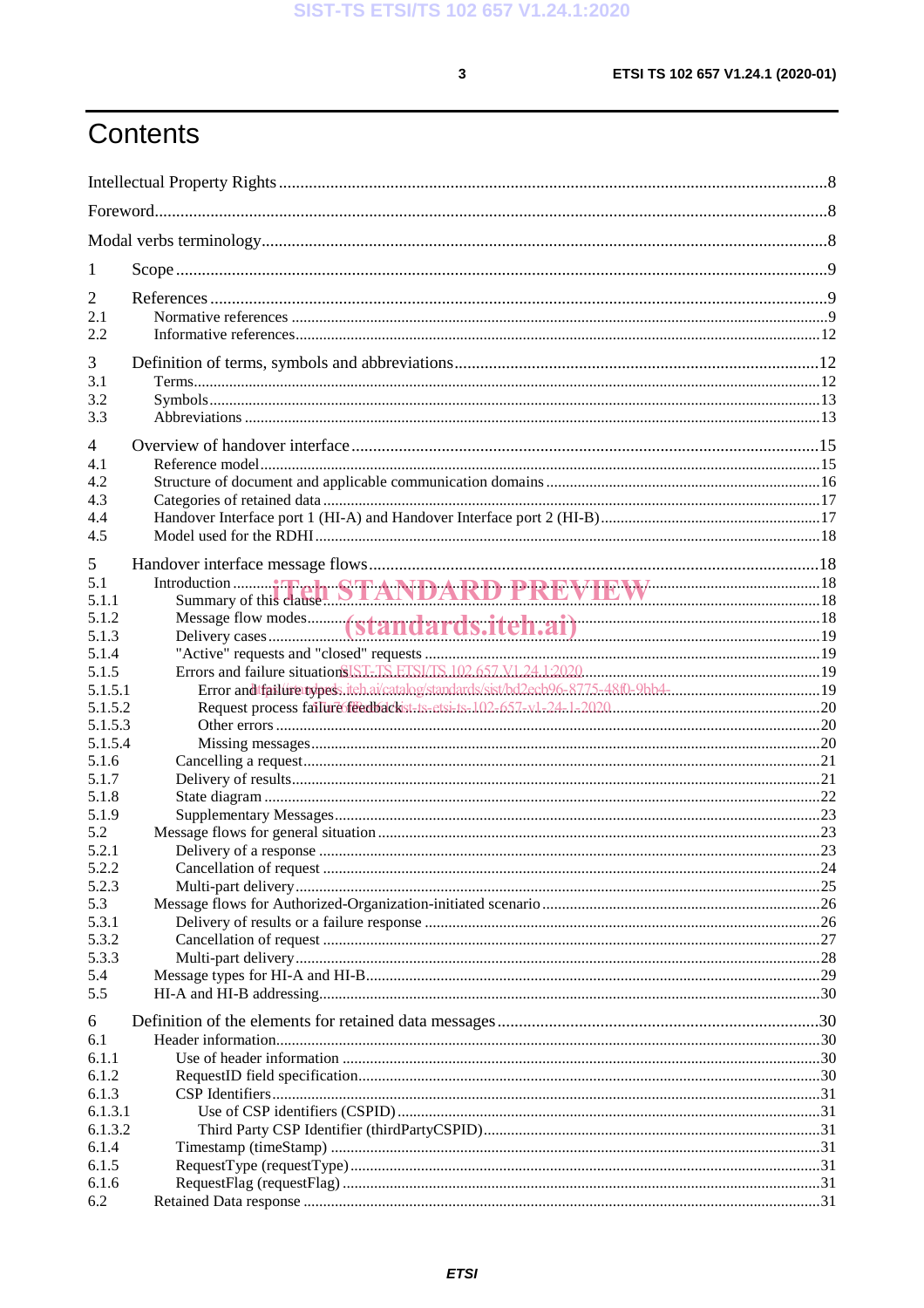$\overline{\mathbf{4}}$ 

| 6.2.1   |                                             |  |
|---------|---------------------------------------------|--|
| 6.2.2   |                                             |  |
| 6.2.2.1 |                                             |  |
| 6.2.2.2 |                                             |  |
| 6.2.3   |                                             |  |
| 6.2.4   |                                             |  |
| 6.3     |                                             |  |
| 6.3.1   |                                             |  |
| 6.3.2   |                                             |  |
| 6.3.3   |                                             |  |
| 6.3.3.1 |                                             |  |
| 6.3.3.2 |                                             |  |
| 6.3.3.3 |                                             |  |
| 6.3.3.4 |                                             |  |
| 6.4     |                                             |  |
| 7       |                                             |  |
| 7.1     |                                             |  |
| 7.2     |                                             |  |
| 7.2.1   |                                             |  |
| 7.2.2   |                                             |  |
| 7.2.3   |                                             |  |
| 7.2.4   |                                             |  |
| 7.3     |                                             |  |
| 7.3.0   |                                             |  |
| 7.3.1   |                                             |  |
| 7.3.2   |                                             |  |
| 7.3.2.1 | Transport layer June 10 STANDARD PREVIEW 57 |  |
| 7.3.2.2 |                                             |  |
| 7.3.3   |                                             |  |
| 7.3.4   |                                             |  |
| 8       |                                             |  |
| 8.1     |                                             |  |
| 8.2     |                                             |  |
| 8.3     |                                             |  |
| 8.4     |                                             |  |
| 8.4.1   |                                             |  |
| 8.4.2   |                                             |  |
| 8.4.3   |                                             |  |
| 8.4.3.1 |                                             |  |
| 8.4.3.2 |                                             |  |
| 8.4.3.3 |                                             |  |
| 8.4.3.4 |                                             |  |
|         |                                             |  |
|         | <b>Annex A (normative):</b>                 |  |
| A.1     |                                             |  |
| A.1.1   |                                             |  |
| A.1.2   |                                             |  |
| A.1.3   |                                             |  |
| A.2     |                                             |  |
| A.2.1   |                                             |  |
| A.2.1.1 |                                             |  |
| A.2.1.2 |                                             |  |
| A.2.2   |                                             |  |
| A.2.2.1 |                                             |  |
| A.2.2.2 |                                             |  |
| A.2.2.3 |                                             |  |
| A.2.2.4 |                                             |  |
| A.2.2.5 |                                             |  |
| A.2.2.6 |                                             |  |
|         |                                             |  |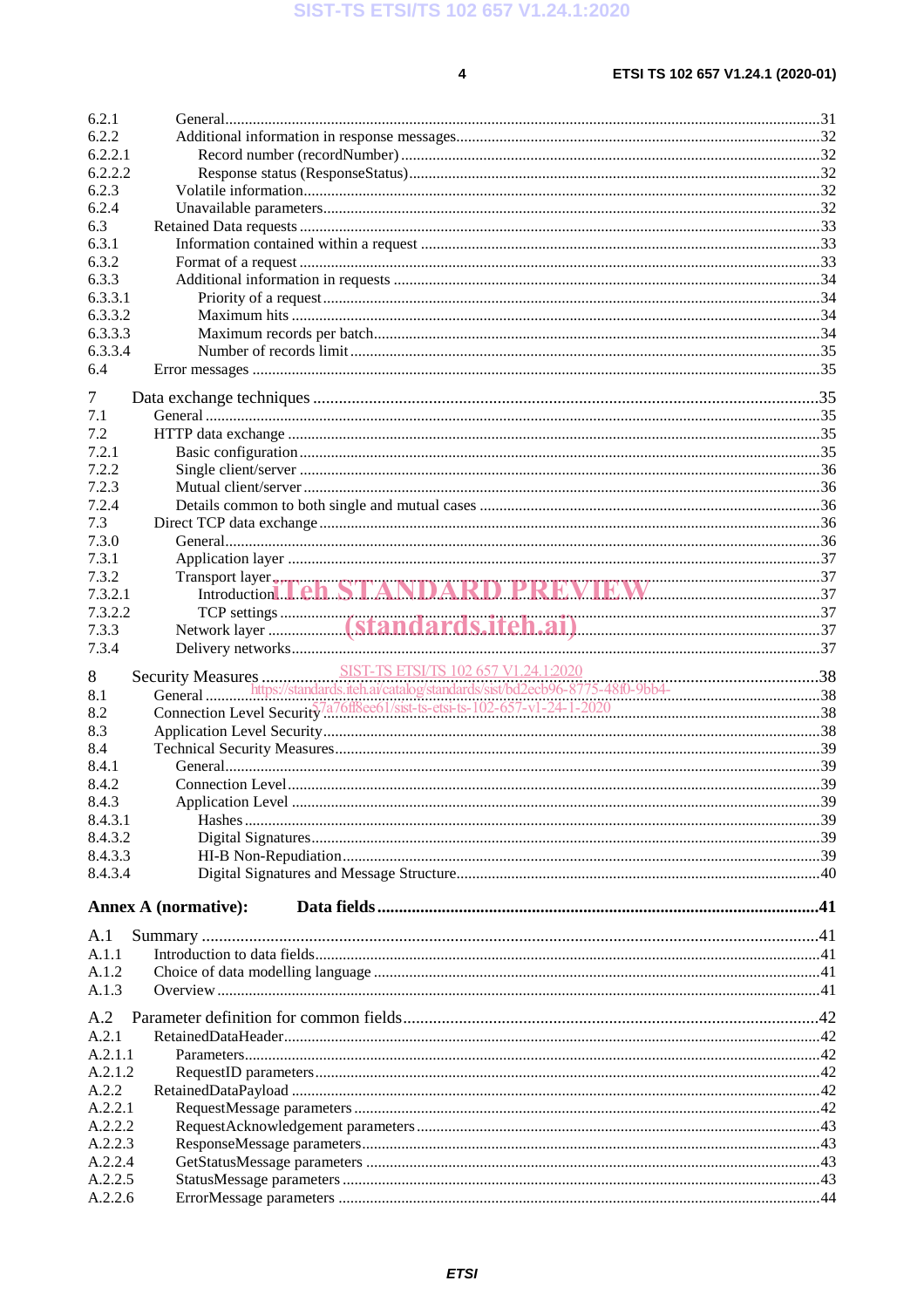SIST-TS ETSI/TS 102 657 V1.24.1:2020

 $\overline{\mathbf{5}}$ 

| A.2.3<br>A.2.3.1   |                                                                        |  |
|--------------------|------------------------------------------------------------------------|--|
| A.2.3.2            |                                                                        |  |
| A.2.3.3            |                                                                        |  |
| A.2.4              |                                                                        |  |
| A.3                |                                                                        |  |
| A.3.1              |                                                                        |  |
| A.3.1.1            |                                                                        |  |
| A.3.1.2            |                                                                        |  |
| A.3.2              |                                                                        |  |
| A.3.2.1            |                                                                        |  |
| A.3.2.2            |                                                                        |  |
|                    |                                                                        |  |
| A.3.3              |                                                                        |  |
| A.3.4              |                                                                        |  |
|                    | <b>Annex B</b> (normative):                                            |  |
|                    |                                                                        |  |
| B.1                |                                                                        |  |
|                    |                                                                        |  |
| B.2                |                                                                        |  |
| <b>B.2.1</b>       |                                                                        |  |
| <b>B.2.2</b>       |                                                                        |  |
| B.2.2.0            |                                                                        |  |
| B.2.2.1            |                                                                        |  |
| <b>B.2.2.2</b>     |                                                                        |  |
| B.2.2.3            |                                                                        |  |
| B.2.2.4            |                                                                        |  |
| <b>B.2.2.4.1</b>   | subscribedTelephonyServices<br>Description Let N STANDARD PREVIEW 2009 |  |
| B.2.3              |                                                                        |  |
| B.2.3.0            |                                                                        |  |
| <b>B.2.3.1</b>     |                                                                        |  |
| <b>B.2.4</b>       |                                                                        |  |
| <b>B.2.4.1</b>     |                                                                        |  |
| <b>B.2.4.2</b>     |                                                                        |  |
| <b>B.2.4.3</b>     |                                                                        |  |
| <b>B.2.4.4</b>     |                                                                        |  |
| B.2.5              |                                                                        |  |
| <b>B.2.5.1</b>     |                                                                        |  |
|                    |                                                                        |  |
| B.2.6              |                                                                        |  |
| B.2.6.1<br>B.2.6.2 |                                                                        |  |
|                    |                                                                        |  |
| B.2.6.2.1          |                                                                        |  |
| B.2.6.2.2          |                                                                        |  |
| B.2.6.2.3          |                                                                        |  |
| B.2.6.2.4          |                                                                        |  |
| B.2.6.3            |                                                                        |  |
| B.2.6.3.1          |                                                                        |  |
| B.3                |                                                                        |  |
|                    |                                                                        |  |
| B.4                |                                                                        |  |
|                    |                                                                        |  |
|                    | <b>Annex C</b> (normative):                                            |  |
| C.1                |                                                                        |  |
|                    |                                                                        |  |
| C.2                |                                                                        |  |
| C.2.1              |                                                                        |  |
| C.2.2              |                                                                        |  |
| C.2.2.0            |                                                                        |  |
| C.2.2.1            |                                                                        |  |
| C.2.2.2            |                                                                        |  |
| C.2.2.3            |                                                                        |  |
| C.2.2.4            |                                                                        |  |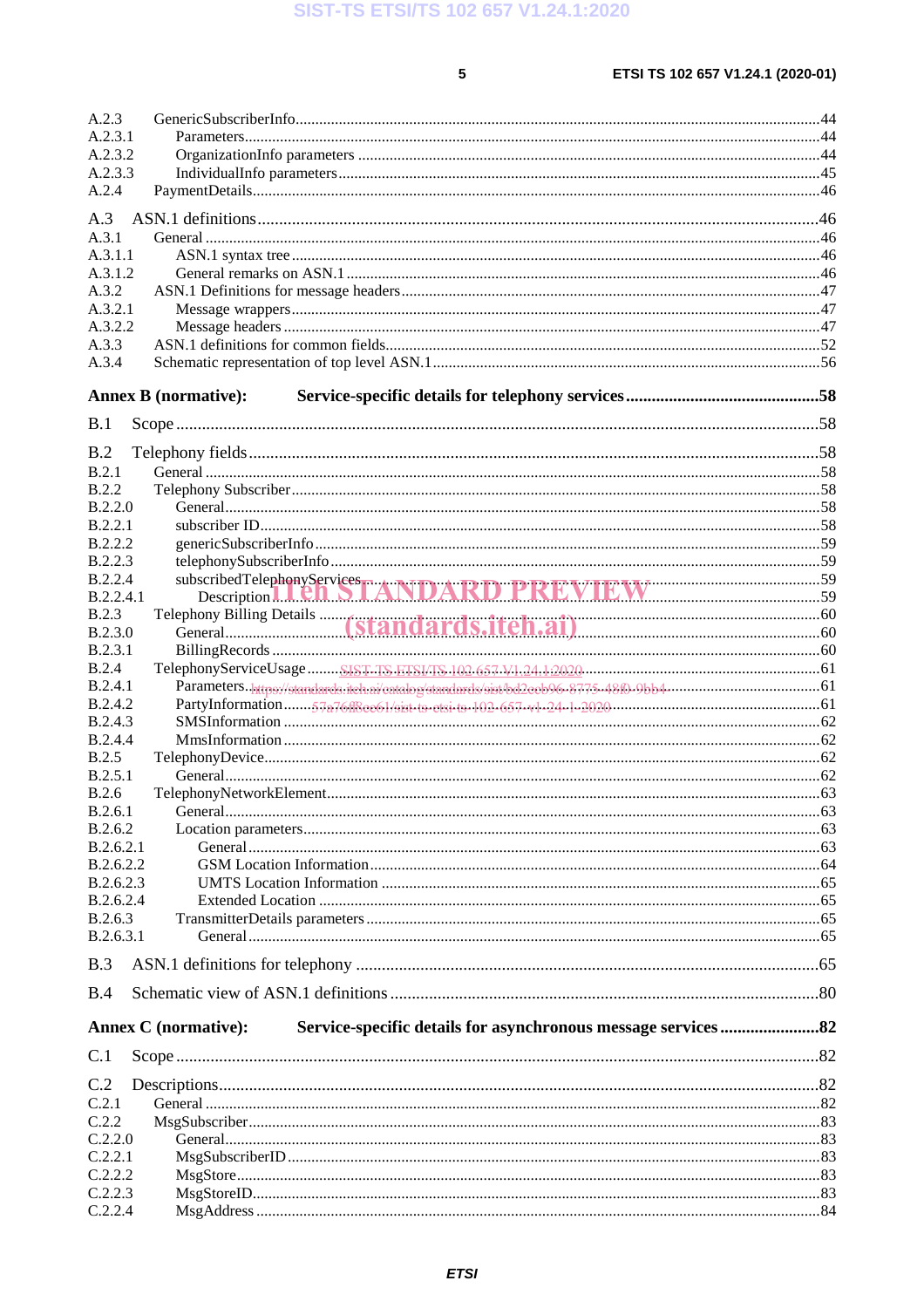$\bf 6$ 

| C.2.2.5   |                                                                                                 |     |
|-----------|-------------------------------------------------------------------------------------------------|-----|
| C.2.2.6   |                                                                                                 |     |
| C.2.2.7   |                                                                                                 |     |
| C.2.3     |                                                                                                 |     |
| C.2.3.0   |                                                                                                 |     |
| C.2.3.1   |                                                                                                 |     |
| C.2.3.2   |                                                                                                 |     |
| C.2.4     |                                                                                                 |     |
| C.2.4.0   |                                                                                                 |     |
| C.2.4.1   |                                                                                                 |     |
| C.3       |                                                                                                 |     |
| C.4       |                                                                                                 |     |
|           | Service-specific details for synchronous multi-media services 90<br><b>Annex D</b> (normative): |     |
| D.1       |                                                                                                 |     |
| D.2       |                                                                                                 |     |
| D.2.1     |                                                                                                 |     |
| D.2.2     |                                                                                                 |     |
| D.2.2.0   |                                                                                                 |     |
| D.2.2.1   |                                                                                                 |     |
| D.2.2.2   |                                                                                                 |     |
| D.2.2.3   |                                                                                                 |     |
| D.2.2.4   |                                                                                                 |     |
| D.2.2.4.1 |                                                                                                 |     |
| D.2.3     |                                                                                                 |     |
| D.2.3.1   |                                                                                                 |     |
| D.2.3.2   |                                                                                                 |     |
| D.2.3.3   |                                                                                                 |     |
| D.2.4     |                                                                                                 |     |
| D.2.4.1   |                                                                                                 |     |
| D.2.4.2   |                                                                                                 |     |
| D.2.4.3   |                                                                                                 |     |
| D.2.4.4   |                                                                                                 |     |
| D.2.5     |                                                                                                 |     |
| D.2.5.1   |                                                                                                 |     |
|           | D.3 ASN.1 definitions for Multimedia                                                            | .96 |
| D.4       |                                                                                                 |     |
|           |                                                                                                 |     |
|           | <b>Annex E</b> (normative):                                                                     |     |
| E.1       |                                                                                                 |     |
| E.2       |                                                                                                 |     |
| E.2.1     |                                                                                                 |     |
| E.2.2     |                                                                                                 |     |
| E.2.3     |                                                                                                 |     |
| E.2.4     |                                                                                                 |     |
| E.2.5     |                                                                                                 |     |
| E.2.6     |                                                                                                 |     |
| E.2.7     |                                                                                                 |     |
| E.3       |                                                                                                 |     |
| E.4       |                                                                                                 |     |
|           | <b>Annex F</b> (informative):                                                                   |     |
| F.1       |                                                                                                 |     |
| F.1.1     |                                                                                                 |     |
| F.1.2     |                                                                                                 |     |
|           |                                                                                                 |     |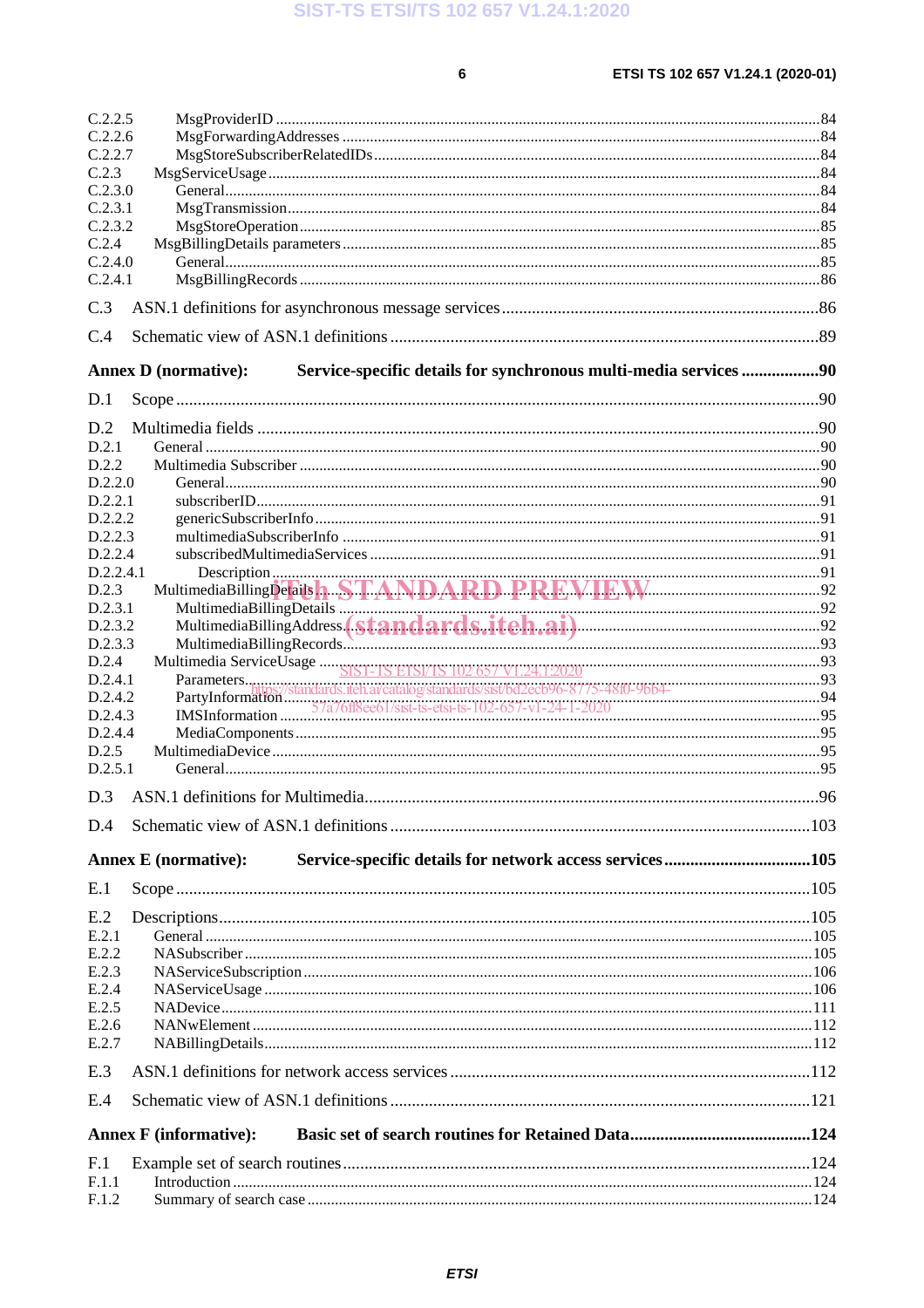$\overline{7}$ 

| F.1.3                                                      |                               |  |
|------------------------------------------------------------|-------------------------------|--|
| F <sub>.2</sub><br>F.2.1<br>F.2.2<br>F.2.3<br>F.2.4        |                               |  |
| F.3<br>F.3.1<br>F.3.2                                      |                               |  |
| F.4<br>F.4.1<br>F.4.2                                      |                               |  |
|                                                            | <b>Annex G (informative):</b> |  |
| G.1                                                        |                               |  |
| G.2                                                        |                               |  |
| G.3                                                        |                               |  |
|                                                            | <b>Annex H</b> (informative): |  |
| H.1                                                        |                               |  |
| H <sub>.2</sub><br>H.2.1<br>H.2.2<br>H.2.3<br>H.3<br>H.3.1 |                               |  |
| H.3.2<br>H.3.3                                             |                               |  |
| H.3.4                                                      |                               |  |
| H.3.5<br>H.3.6                                             |                               |  |
| H.4<br>H.4.1<br>H.4.2                                      |                               |  |
|                                                            | <b>Annex I</b> (informative): |  |
|                                                            | <b>Annex J (informative):</b> |  |
| J.1                                                        |                               |  |
| J.2                                                        |                               |  |
| J.3                                                        |                               |  |
|                                                            | <b>Annex K</b> (informative): |  |
|                                                            |                               |  |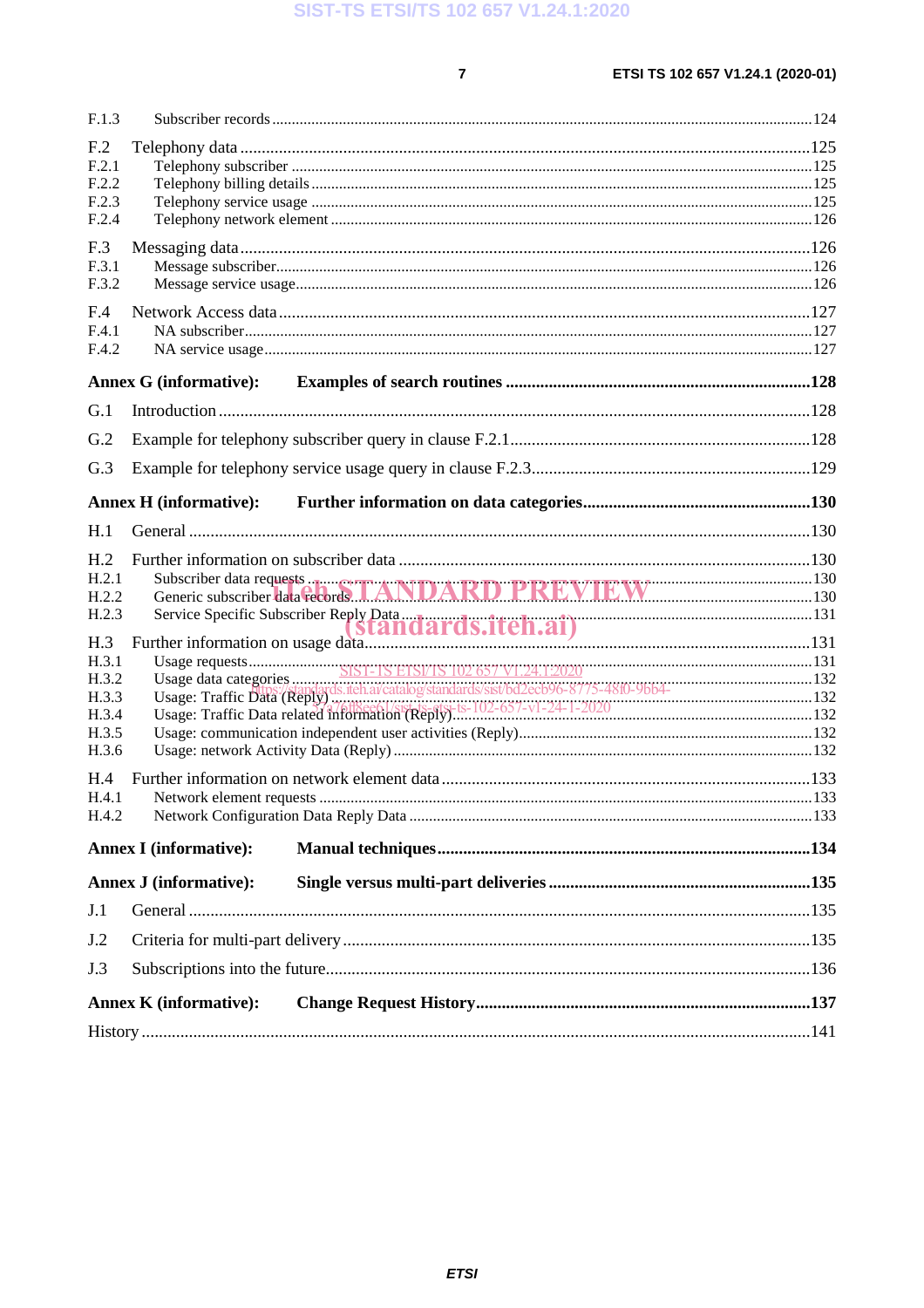### Intellectual Property Rights

#### Essential patents

IPRs essential or potentially essential to normative deliverables may have been declared to ETSI. The information pertaining to these essential IPRs, if any, is publicly available for **ETSI members and non-members**, and can be found in ETSI SR 000 314: *"Intellectual Property Rights (IPRs); Essential, or potentially Essential, IPRs notified to ETSI in respect of ETSI standards"*, which is available from the ETSI Secretariat. Latest updates are available on the ETSI Web server (https://ipr.etsi.org/).

Pursuant to the ETSI IPR Policy, no investigation, including IPR searches, has been carried out by ETSI. No guarantee can be given as to the existence of other IPRs not referenced in ETSI SR 000 314 (or the updates on the ETSI Web server) which are, or may be, or may become, essential to the present document.

#### **Trademarks**

The present document may include trademarks and/or tradenames which are asserted and/or registered by their owners. ETSI claims no ownership of these except for any which are indicated as being the property of ETSI, and conveys no right to use or reproduce any trademark and/or tradename. Mention of those trademarks in the present document does not constitute an endorsement by ETSI of products, services or organizations associated with those trademarks.

## Foreword

This Technical Specification (TS) has been produced by ETSI Technical Committee Lawful Interception (LI).

The ASN.1 module and XML schema are also available as an electronic attachment to the original document from the The ASN.1 module and XML schema are also available as an electronic attachn<br>ETSI site (see details in clause A.3.1.2). **(Standards.iteh.ai**)

SIST-TS ETSI/TS 102 657 V1 24 1:2020

Modal verbs terminology<sup>t</sup>s https://standards.jiteh.ai/catalog/standards/sist/bd2ecb96-8775-48f0-9bb4-57a76ff8ee6X/sist-ts-etsi-ts-102-657-v1-24-1-2020

In the present document "**shall**", "**shall not**", "**should**", "**should not**", "**may**", "**need not**", "**will**", "**will not**", "**can**" and "**cannot**" are to be interpreted as described in clause 3.2 of the ETSI Drafting Rules (Verbal forms for the expression of provisions).

"**must**" and "**must not**" are **NOT** allowed in ETSI deliverables except when used in direct citation.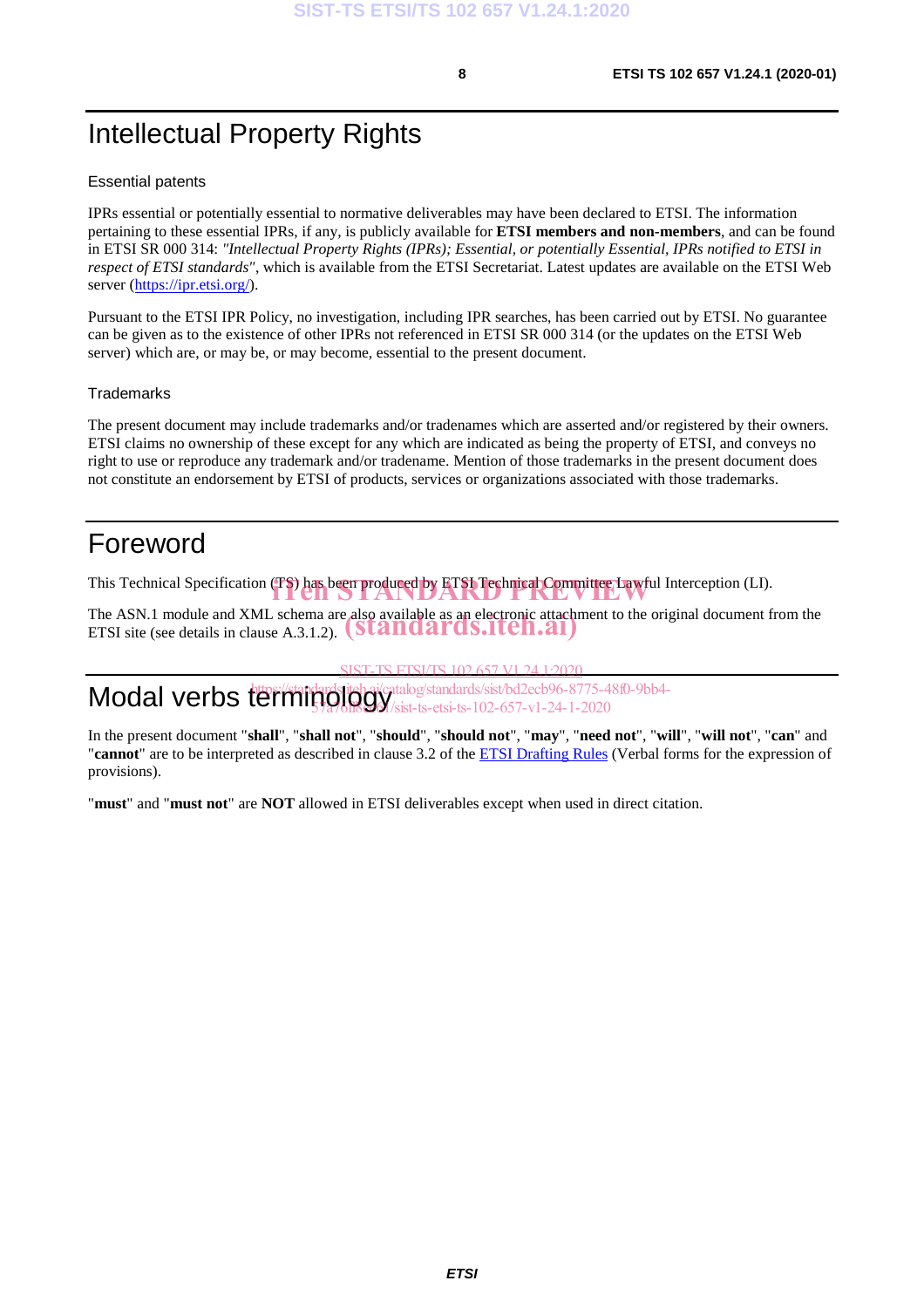### 1 Scope

The present document is based on requirements from ETSI TS 102 656 [2].

The present document contains handover requirements and a handover specification for the data that is identified in national legislations on Retained Data.

The present document considers both the requesting of retained data and the delivery of the results.

The present document defines an electronic interface. An informative annex describes how this interface may be adapted for manual techniques. Apart from in annex I, the present document does not consider manual techniques.

### 2 References

### 2.1 Normative references

References are either specific (identified by date of publication and/or edition number or version number) or non-specific. For specific references, only the cited version applies. For non-specific references, the latest version of the referenced document (including any amendments) applies.

Referenced documents which are not found to be publicly available in the expected location might be found at https://docbox.etsi.org/Reference.

| NOTE: | While any hyperlinks included in this clause were valid at the time of publication, ETSI cannot guarantee their long term validity. |
|-------|-------------------------------------------------------------------------------------------------------------------------------------|
|       |                                                                                                                                     |

The following referenced documents are necessary for the application of the present document.

| $[1]$  | Void.<br>SIST-TS ETSI/TS 102 657 V1.24.1:2020                                                                                                                                                                                                 |
|--------|-----------------------------------------------------------------------------------------------------------------------------------------------------------------------------------------------------------------------------------------------|
| $[2]$  | ETSITS 102 656. Tawful Therception (11); Retained Data, Requirements of Law Enforcement<br>Agencies for handling Retained Datai ts-102-657-v1-24-1-2020                                                                                       |
| $[3]$  | ETSI TS 102 232-1: "Lawful Interception (LI); Handover Interface and Service-Specific<br>Details (SSD) for IP delivery; Part 1: Handover specification for IP delivery".                                                                      |
| $[4]$  | ISO 3166-1: "Codes for the representation of names of countries and their subdivisions --<br>Part 1: Country codes".                                                                                                                          |
| $[5]$  | ISO 4217: "Codes for the representation of currencies".                                                                                                                                                                                       |
| [6]    | ETSI TS 101 671: "Lawful Interception (LI); Handover interface for the lawful interception of<br>telecommunications traffic".                                                                                                                 |
| NOTE:  | ETSI TS 101 671 is in status "historical" and is not maintained.                                                                                                                                                                              |
| $[7]$  | ETSI EN 300 356 (all parts): "Integrated Services Digital Network (ISDN); Signalling System<br>No.7 (SS7); ISDN User Part (ISUP) version 4 for the international interface".                                                                  |
| [8]    | ETSI TS 100 974: "Digital cellular telecommunications system (Phase 2+); Mobile Application<br>Part (MAP) specification (3GPP TS 09.02)".                                                                                                     |
| [9]    | ETSI TS 124 008: "Digital cellular telecommunications system (Phase 2+) (GSM); Universal<br>Mobile Telecommunications System (UMTS); LTE; Mobile radio interface Layer 3 specification;<br>Core network protocols; Stage 3 (3GPP TS 24.008)". |
| $[10]$ | Void.                                                                                                                                                                                                                                         |
| $[11]$ | ETSI TS 133 108: "Universal Mobile Telecommunications System (UMTS); LTE; Digital cellular<br>telecommunications system (Phase $2+$ ) (GSM); 3G security; Handover interface for Lawful                                                       |

Interception (LI) (3GPP TS 33.108)".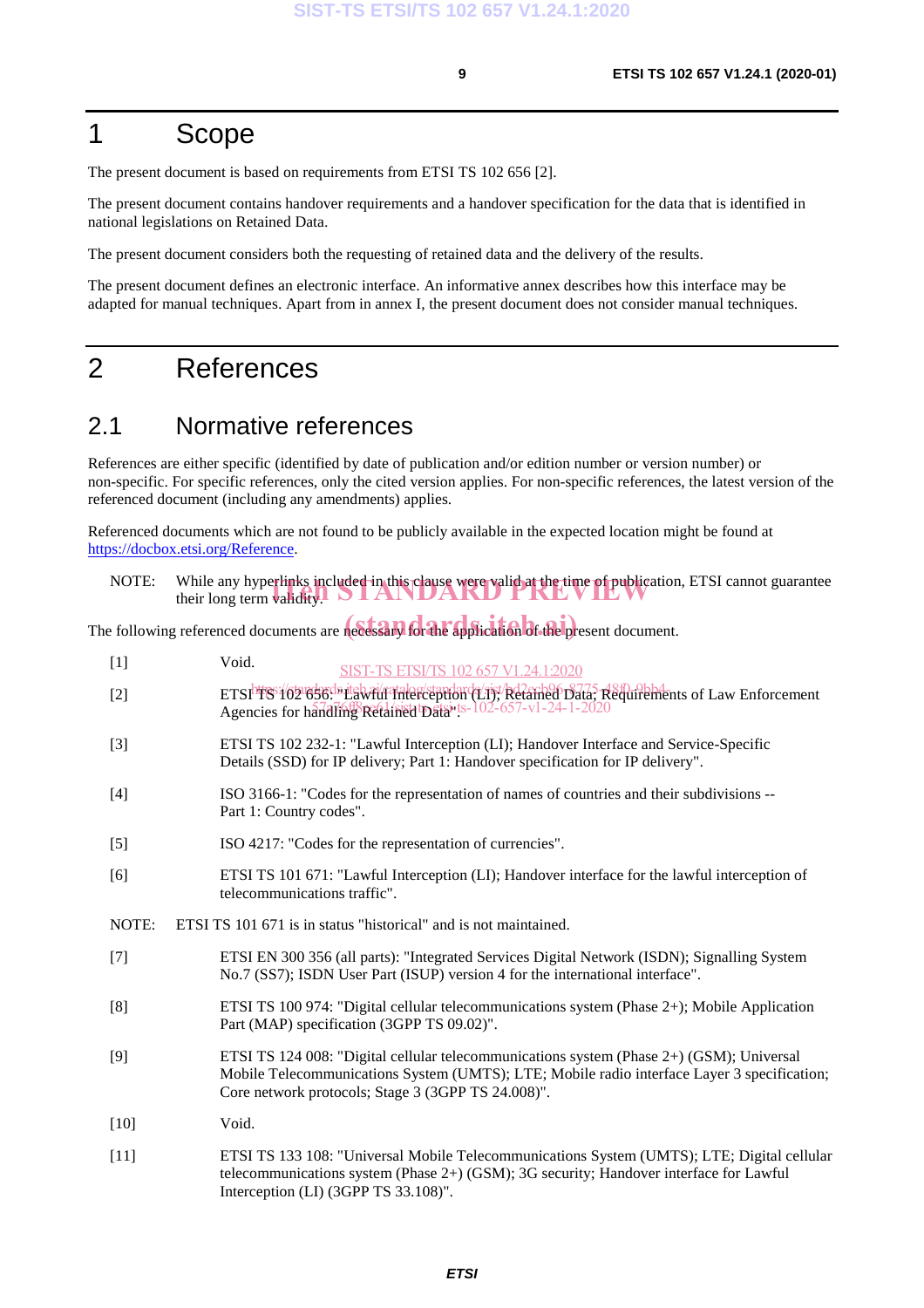- [12] ETSI TS 101 109 (V7.2.0): "Digital cellular telecommunications system (Phase 2+); Universal Geographical Area Description (GAD) (3GPP TS 03.32 version 7.2.0 Release 1998)".
- [13] FIPS PUB 186-4: "Digital Signature Standard (DSS)".
- [14] IETF RFC 7230: "Hypertext Transfer Protocol (HTTP/1.1): Message Syntax and Routing".
- [15] IETF RFC 2818: "HTTP Over TLS".
- [16] ETSI TS 123 040: "Digital cellular telecommunications system (Phase 2+) (GSM); Universal Mobile Telecommunications System (UMTS); Technical realization of the Short Message Service (SMS) (3GPP TS 23.040)".
- [17] IETF RFC 793: "Transmission Control Protocol".
- [18] IETF RFC 5681: "TCP Congestion Control".
- NOTE: IETF RFC 5681 obsoletes IETF RFC 2581: "TCP Congestion Control".
- [19] IETF RFC 6298: "Computing TCP's Retransmission Timer".
- NOTE: IETF RFC 6298 obsoletes IETF RFC 2988: "Computing TCP's Retransmission Timer".
- [20] IETF RFC 1122: "Requirements for Internet Hosts Communication Layers".
- [21] **IETF RFC 791: "Internet Protocol".**
- [22] ETSI ES 282 002: "Telecommunications and Internet converged Services and Protocols for Advanced Networking (TISPAN); PSTN/ISDN Emulation Sub-system (PES); Functional architecture"eh STANDARD PREVIEW
- [23] **Void.** (standards.iteh.ai)
- [24] IETF RFC 5322: "Internet Message Format".
- V1.24,1:2020
- NOTE: IETF RFC 5322 obsoletes IETE RFQ*2832 i* Jhternet Message Format 310-9bb4-
- ETSI TS 123 228: "Digital cellular telecommunications system (Phase 2+) (GSM); Universal [25] Mobile Telecommunications System (UMTS); LTE; IP Multimedia Subsystem (IMS); Stage 2 (3GPP TS 23.228)".
- [26] IETF RFC 3261: "SIP: Session Initiation Protocol".
- [27] IETF RFC 4506: "XDR: External Data Representation Standard".
- [28] ISO 13616-1:2007: "Financial services -- International Bank Account Number (IBAN) -- Part 1: Structure of the IBAN".
- [29] ISO 9362:2014: "Banking -- Banking Telecommunication Messages -- Business Identifier Code (BIC)".
- [30] Void.
- [31] ETSI TS 125 413: "Universal Mobile Telecommunications System (UMTS); UTRAN Iu interface Radio Access Network Application Part (RANAP) signalling (3GPP TS 25.413)".
- [32] ETSI TS 129 274: "Universal Mobile Telecommunications System (UMTS); LTE; 3GPP Evolved Packet System (EPS); Evolved General Packet Radio Service (GPRS) Tunnelling Protocol for Control plane (GTPv2-C); Stage 3 (3GPP TS 29.274)".
- [33] ETSI TS 129 061: "Digital cellular telecommunications system (Phase 2+) (GSM); Universal Mobile Telecommunications System (UMTS); LTE; Interworking between the Public Land Mobile Network (PLMN) supporting packet based services and Packet Data Networks (PDN) (3GPP TS 29.061)".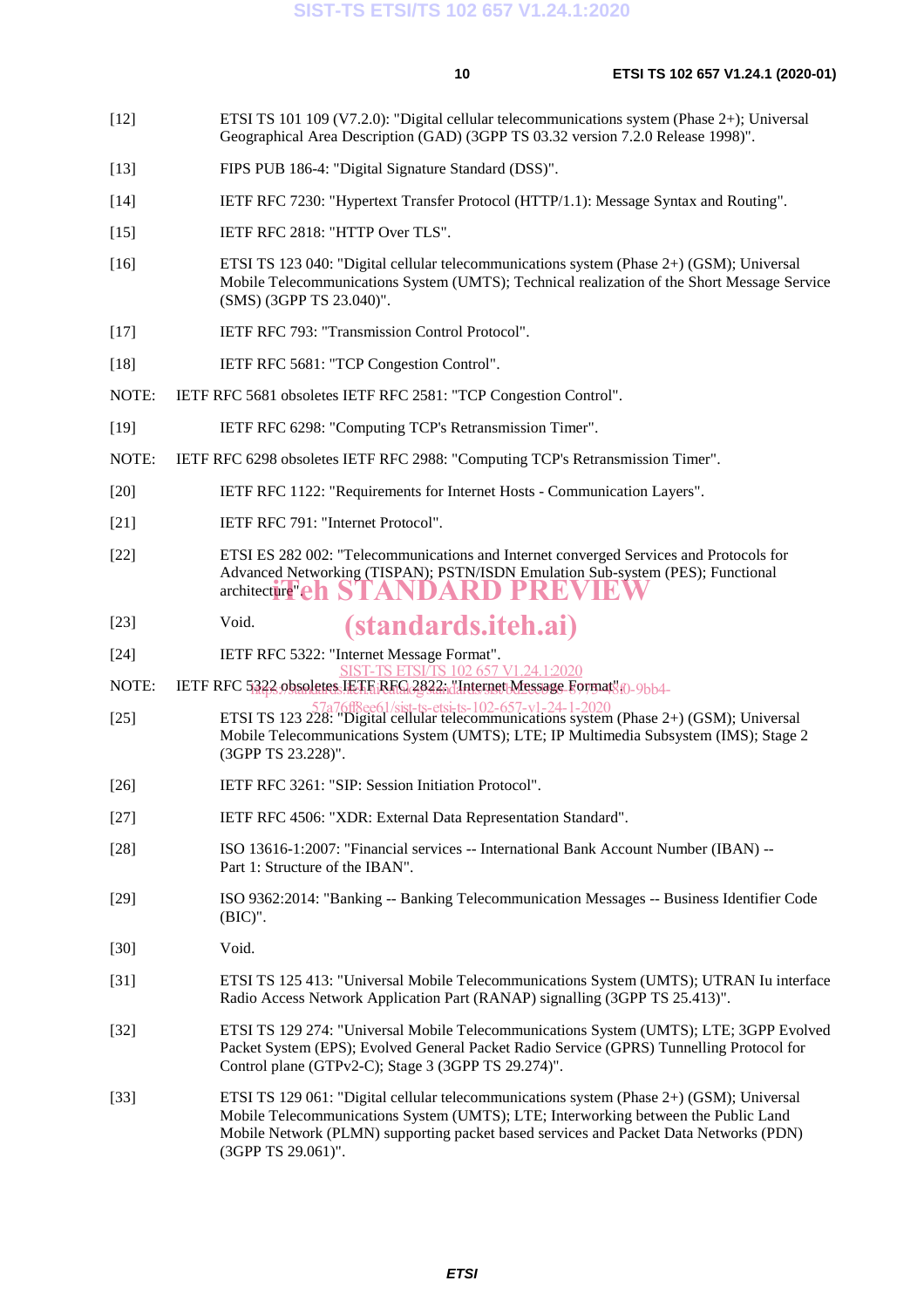- [34] ETSI TS 129 118: "Universal Mobile Telecommunications System (UMTS); LTE; Mobility Management Entity (MME) - Visitor Location Register (VLR) SGs interface specification (3GPP TS 29.118)".
- [35] ETSI TS 123 272: "Digital cellular telecommunications system (Phase 2+) (GSM); Universal Mobile Telecommunications System (UMTS); LTE; Circuit Switched (CS) fallback in Evolved Packet System (EPS); Stage 2 (3GPP TS 23.272)".
- [36] ETSI TS 133 234: "Universal Mobile Telecommunications System (UMTS); LTE; 3G security; Wireless Local Area Network (WLAN) interworking security (3GPP TS 33.234)".
- [37] W3C Recommendation 16 November 1999: "XML Path Language (XPath) Version 1.0".
- [38] ETSI TS 123 008: "Digital cellular telecommunications system (Phase 2+) (GSM); Universal Mobile Telecommunications System (UMTS); LTE; Organization of subscriber data (3GPP TS 23.008)".
- [39] ETSI TS 124 229: "Digital cellular telecommunications system (Phase 2+) (GSM); Universal Mobile Telecommunications System (UMTS); LTE; IP multimedia call control protocol based on Session Initiation Protocol (SIP) and Session Description Protocol (SDP); Stage 3 (3GPP TS 24.229)".
- [40] ISO 639-1:2002: "Codes for the representation of names of languages -- Part 1: Alpha-2 code".
- [41] ETSI TS 123 003: "Digital cellular telecommunications system (Phase 2+) (GSM); Universal Mobile Telecommunications System (UMTS); Numbering, addressing and identification (3GPP TS 23.003)".
- [42] ETSI TS 138413: SG; NG-RAN; NG Application Protocol (NGAP) (3GPP TS 38.413)".
- [43] ETSI TS 129 571: "5G; 5G system; Common Data Types for Service Based Interfaces; Stage 3 (3GPP TS 29.571)" (3GPP TS 29.571)".
- [44] ETSI TS 136 413: "LITE; Evolved Universal Terrestrial Radio Access Network (E-UTRAN); S1 Application:Protocola(S1AP): (3GPPrTSS:36A123): b96-8775-48f0-9bb4-
- 57a76ff8ee61/sist-ts-etsi-ts-102-657-v1-24-1-2020<br> **ETSI TS 123 501: "5G; System Architecture for the 5G System (5GS) (3GPP TS 23.501)".**
- [46] ETSI TS 132 291:"5G; Telecommunication management; Charging management; 5G system, Charging service; Stage 3 (3GPP TS 32.291)".
- [47] ETSI TS 132 255: "5G; Telecommunication management; Charging management; 5G Data connectivity domain charging; Stage 2 (3GPP TS 32.255)".
- [48] ETSI TS 129 520: "5G; 5G System; Network Data Analytics Services; Stage 3 (3GPP TS 29.520)".
- [49] ETSI TS 132 251: "Digital cellular telecommunications system (Phase 2+) (GSM); Universal Mobile Telecommunications System (UMTS); LTE; Telecommunication management; Charging management; Packet Switched (PS) domain charging (3GPP TS 32.251)".
- [50] ETSI TS 137 340: "Universal Mobile Telecommunications System (UMTS); LTE; 5G; NR; Multiconnectivity; Overall description; Stage-2 (3GPP TS 37.340)".
- [51] Recommendation ITU-T Q.850: "Usage of cause and location in the Digital Subscriber Signalling System No. 1 and the Signalling System No. 7 ISDN user part".
- [52] Recommendation ITU-T E.164: " The international public telecommunication numbering plan".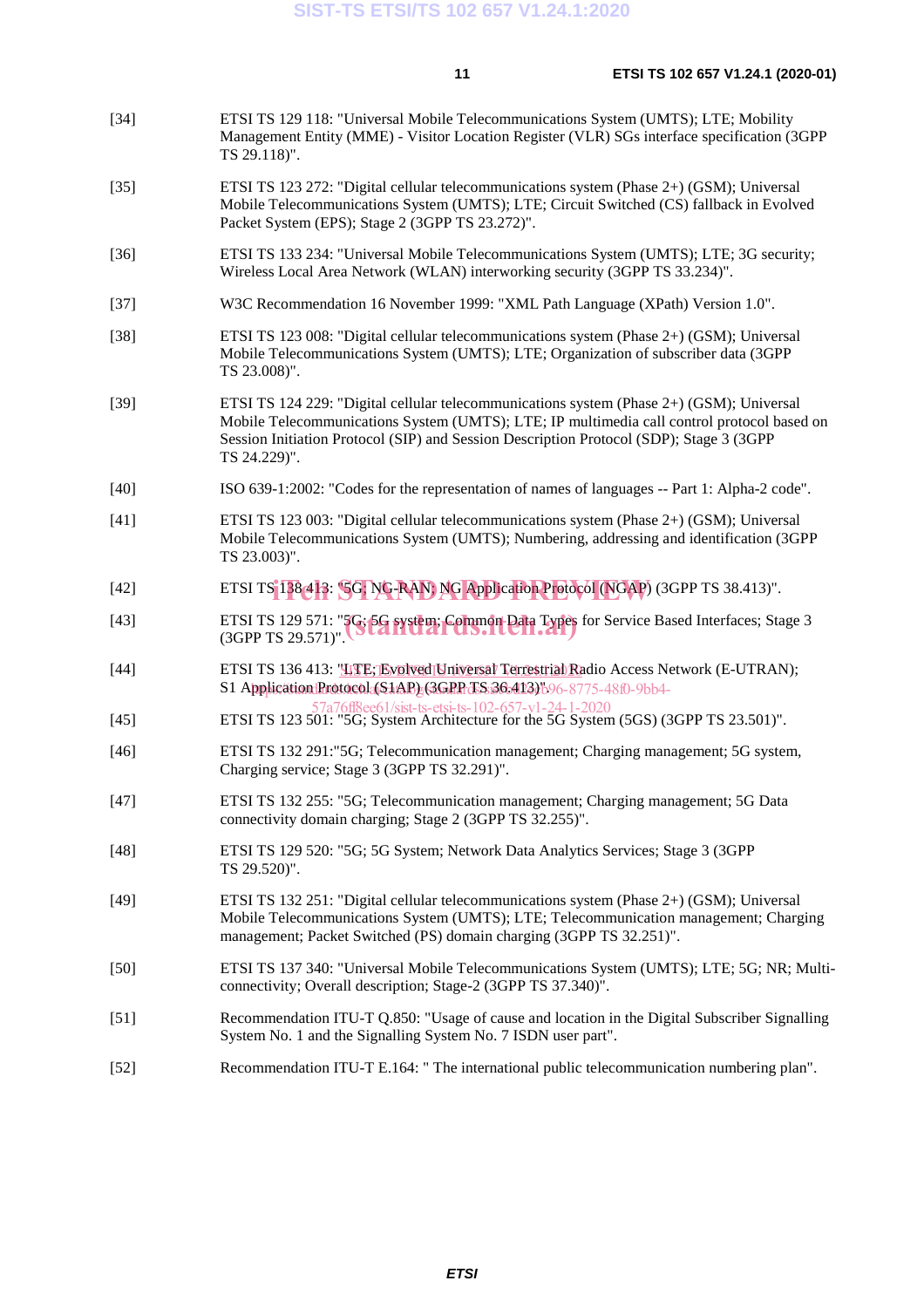### 2.2 Informative references

References are either specific (identified by date of publication and/or edition number or version number) or non-specific. For specific references, only the cited version applies. For non-specific references, the latest version of the referenced document (including any amendments) applies.

NOTE: While any hyperlinks included in this clause were valid at the time of publication, ETSI cannot guarantee their long term validity.

The following referenced documents are not necessary for the application of the present document but they assist the user with regard to a particular subject area.

Not applicable.

## 3 Definition of terms, symbols and abbreviations

### 3.1 Terms

For the purposes of the present document, the following terms apply:

**Authorized Organization (AO):** any authority legally authorized to request or receive retained data e.g. a Law Enforcement Agency

**Handover Interface A (HI-A):** administrative handover interface comprising requests for information and their responses iTeh STANDARD PREVIEW

Handover Interface B (HI-B): data handover interface comprising the retained data transmission of information

**issuing authority:** any entity possessing the necessary jurisdiction and authority pursuant to law to compel a service provider to deliver retained subscriber information or traffic data specified in a query

lawful authorization: permission granted to an Authorized Organization under certain conditions to request specified telecommunications retained data and requiring co-operation from a network operator/service provider/access provider https://standards.iteh.ai/catalog/standards/sist/bd2ecb96-8775-48f0-9bb4-

NOTE: Typically, this refers to a warrant or order issued by a lawfully authorized body.

**location information:** information relating to the geographic, physical or logical location of an identity relating to an interception subject

**number:** any address (E.164, IP, email, URI) used for routing in a network or in a service on a user level or network/service level

**receiving authority:** any entity possessing the necessary authority pursuant to law and the technical means to receive retained subscriber information or traffic data delivered by a service provider

**request:** legal requirement for a Communications Service Provider (CSP) to disclose retained data in accordance with relevant national law

**response to request of information:** response from the CSP to the authorized organization acknowledging or rejecting a request for information

**retained data record:** set of data elements for a specific subscriber/user related to a specific service transaction

**service transaction:** instance of a service given by a CSP to a subscriber/user

**service transaction record:** set of data elements describing a service transaction (details to be determined)

**transmission of information:** transmission of retained data from the CSP to the receiving authority